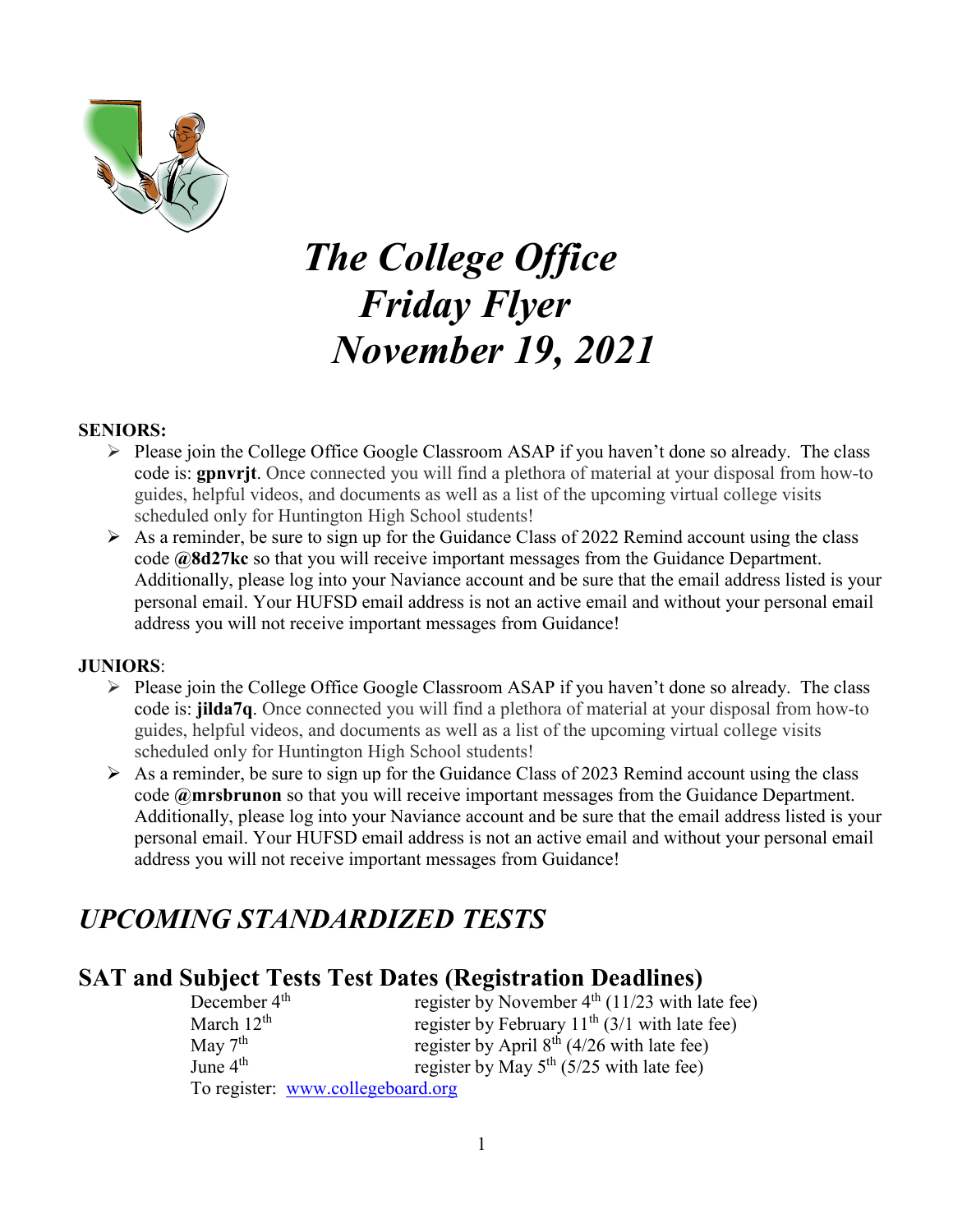# **ACT Test Dates (Registration Deadlines)**

| December $11th$                   | register by November $5th$ (11/19 with late fee) |  |  |
|-----------------------------------|--------------------------------------------------|--|--|
| February $12th$                   | register by January $7th$ (1/21 with late fee)   |  |  |
| April 2 <sup>nd</sup>             | register by February $25th$ (3/11 with late fee) |  |  |
| June $11th$                       | register by May $6th$ (5/20 with late fee)       |  |  |
| July $16^{\text{th}}$             | register by June $17th$ (6/4 with late fee)      |  |  |
| ***No July ACT available in NY*** |                                                  |  |  |
| To register: www.actstudent.org   |                                                  |  |  |

# *Virtual College Admission Onsites*

Eligible students can apply to several colleges for **FREE**, meet with the admission counselors and receive (in most cases) immediate admission decisions. Please see Mrs. Walsh for eligibility criteria and registration.

- $\triangleright$  LIU Post, November 30<sup>th</sup> 3-5pm
- $\triangleright$  Molloy College, December 1<sup>st</sup> 3-5pm
- $\triangleright$  Suffolk County Community College, December 8<sup>th</sup> and 15<sup>th</sup>, 3-5pm

# *Virtual College Admission Representative Visits*

Seniors and Juniors with an interest in any of the following colleges are encouraged to register for the virtual admission meeting which will be hosted by the college's admission counselor. Simply log into your Naviance account and scroll through the list of colleges in the What's New section. Click on more info then register (top right corner). Once registered, you will receive a reminder email five days prior to the virtual meeting. Students who do not preregister are still permitted to attend the virtual meeting. The meeting code (via ZOOM or Google Meet depending on the college preference) will be available 15 minutes prior to the meeting and can be found on Naviance, by following the steps above.

| <u>Date</u> | <u>Start</u>      | <b>End</b>        | <b>College</b>           |
|-------------|-------------------|-------------------|--------------------------|
| 11/19/22    | $3:00 \text{ pm}$ | $3:45 \text{ pm}$ | <b>SUNY ESF</b>          |
| 11/22/21    | $3:00 \text{ pm}$ | $3:45$ pm         | <b>SUNY Purchase</b>     |
| 11/23/21    | $3:00 \text{ pm}$ | $3:45 \text{ pm}$ | <b>SUNY Old Westbury</b> |
| 12/6/21     | $4:00 \text{ pm}$ | $4:45$ pm         | Nassau Community College |

# *INFORMATION SESSIONS*

 **University of Chicago** Virtual and In Person Information Sessions Virtual and In Person Tours For additional information visit<https://collegeadmissions.uchicago.edu/visit>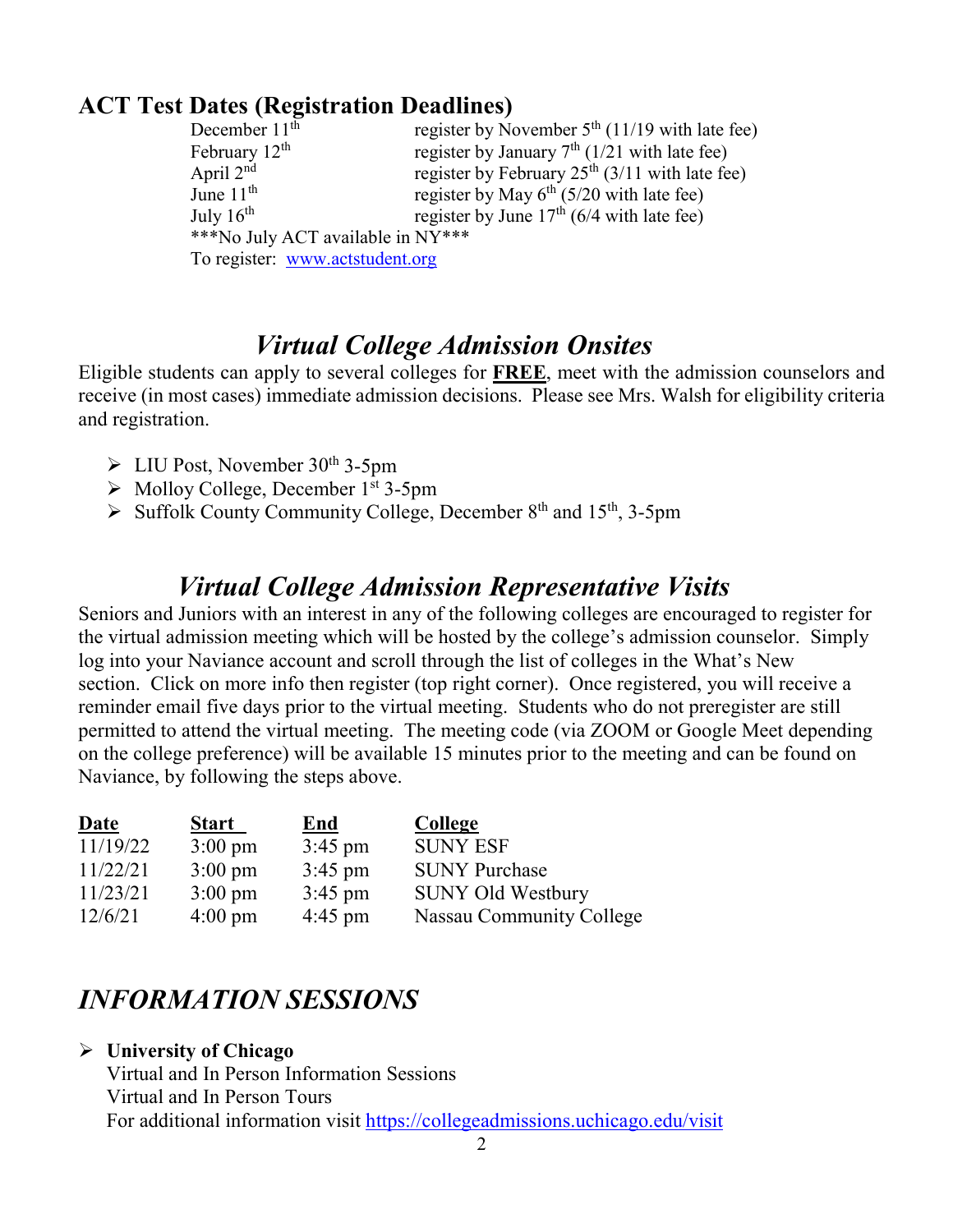# **SUNY Plattsburgh**

Representatives visiting Bohemia, East Meadow, East Northport, Garden City and Selden To register visit<https://apply.plattsburgh.edu/portal/long-island-appointments>

## **SUNY Upstate Virtual Info Sessions**

Radiation Therapy, UltraSound, Clinical Laboratory Sciences, Respiratory Therapy, Medical Imaging/Radiology, Virtual RN, Virtual Upstate Native Pre-Admission Workshop, Physical Therapy, 3+3 Doctor of Physical Therapy, Medical School Advisement Session For dates and additional information visit<https://engage.upstate.edu/portal/virtual-events>

#### **University of Massachusetts – Boston**

Preview Days – Most Saturdays during the Fall semester and Information Sessions/Campus Tours during the week For additional information visit<https://admissions.umb.edu/freshman-students>

## **Tulane University at Nassau County Museum of Art**

Several programs offered. For additional information visit<https://admission.tulane.edu/virtual-visiting>

## **University of Virginia**

Virtual School of Architecture Information Session Wednesday, 12/1 6:00pm – 7:00pm For additional information and to register visit [https://www.arch.virginia.edu/events/ugrad-info](https://www.arch.virginia.edu/events/ugrad-info-sessions-and-tours-fall-2021)[sessions-and-tours-fall-2021](https://www.arch.virginia.edu/events/ugrad-info-sessions-and-tours-fall-2021)

# *OPEN HOUSES*

#### **The Cooper Union**

Irwin S. Chanin School of Architecture School of Art Albert Nerken School of Engineering Various dates and programs offered. For additional information visit [www.connect.cooper.edu/portal/cooper-events](http://www.connect.cooper.edu/portal/cooper-events)

## **York College – Virtual Open House**

Sunday, 11/21 11:00am – 1:00pm School of Health Sciences & Professional Programs For additional information and to register visit <https://www.york.cuny.edu/admissions/openhouse>

 **Nassau Community College Virtual Open House** Wednesday, December 1 6:30pm You must register ahead of time to receive the zoom link. To register visit<https://ncc.edu/openhouse>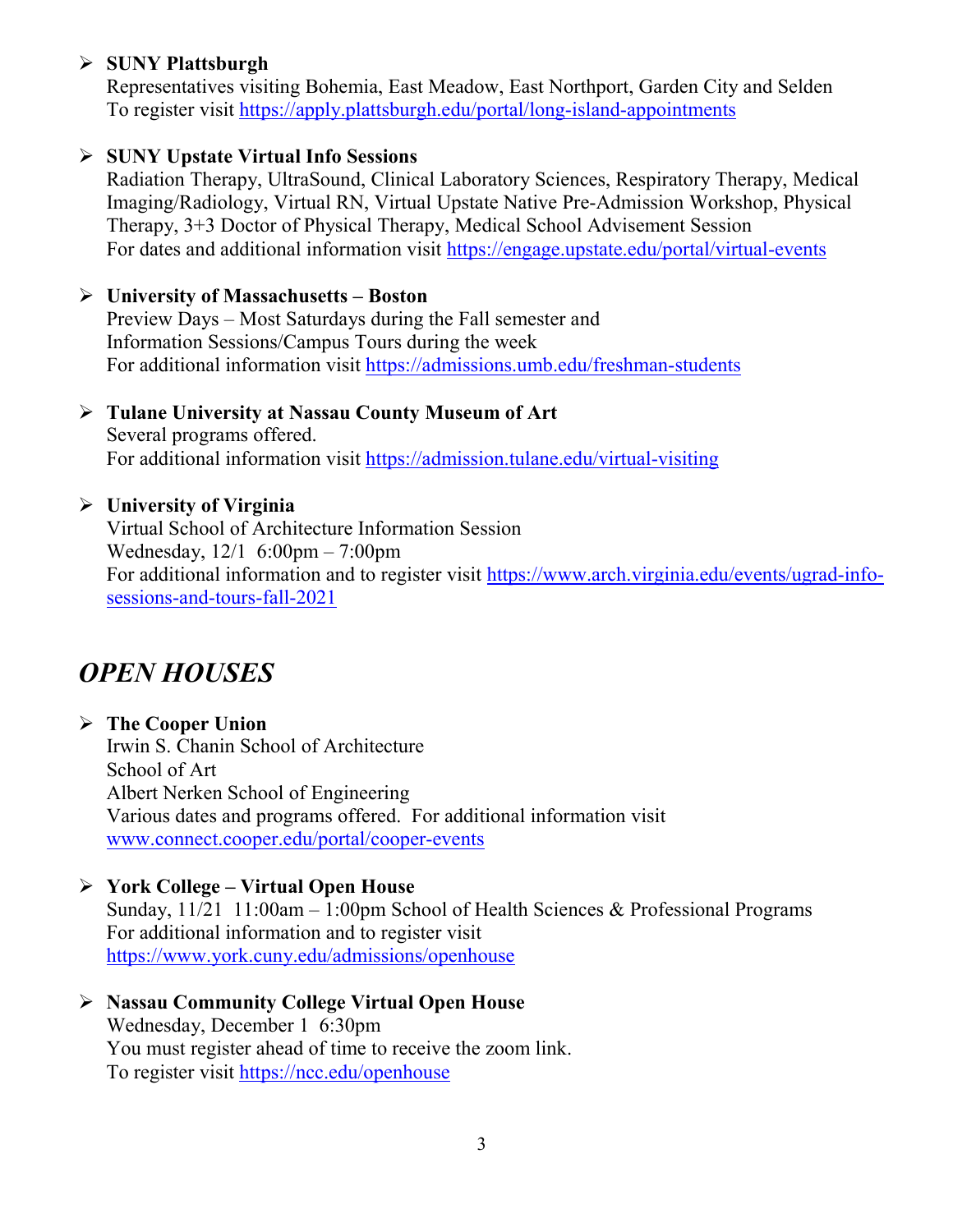# **SUNY Morrisville**

December 4 For additional information visit [www.morrisville.edu/open-house](http://www.morrisville.edu/open-house)

# **SUNY Delhi**

December 4 For additional information visit<https://delhi.edu/openhouse>

# **UMass Lowell**

Virtual Exploratory Open House Wednesday, 12/8 Visit<https://go.uml.edu/register/virtual-open-house-december> to register Wednesday, 1/26 Visit<https://go.uml.edu/register/virtual-open-house-january> to register

# **St. John Fisher College**

Saturday, January 22 For additional information visit<https://go.sjfc.edu/visitfisher>

# **Niagara University**

Many open house dates and various programs available in person and on-line. For a complete listing visit [https://apply.niagara.edu/portal/admission](https://apply.niagara.edu/portal/admission-events?utm_source=slate&utm_medium=email&utm_campaign=usnews_hs_email)[events?utm\\_source=slate&utm\\_medium=email&utm\\_campaign=usnews\\_hs\\_email](https://apply.niagara.edu/portal/admission-events?utm_source=slate&utm_medium=email&utm_campaign=usnews_hs_email)

# *VIRTUAL COLLEGE CAMPUS TOURS*

- $\triangleright$  Many colleges have registered with the following websites to provide students and families with virtual campus tours. Be sure to check them out!
	- o [www.campustours.com](http://www.campustours.com/)
	- o [www.youvisit.com](http://www.youvisit.com/)
	- o [www.ecampustours.com](http://www.ecampustours.com/)

# *COLLEGE FAIRS/SPECIAL PROGRAMS*

 **Western Suffolk Counselors' Association – Long Island Virtual College Fair** October 12 – November 30 Students can register by visiting<https://longislandcollegefairs.swoogo.com/Registration>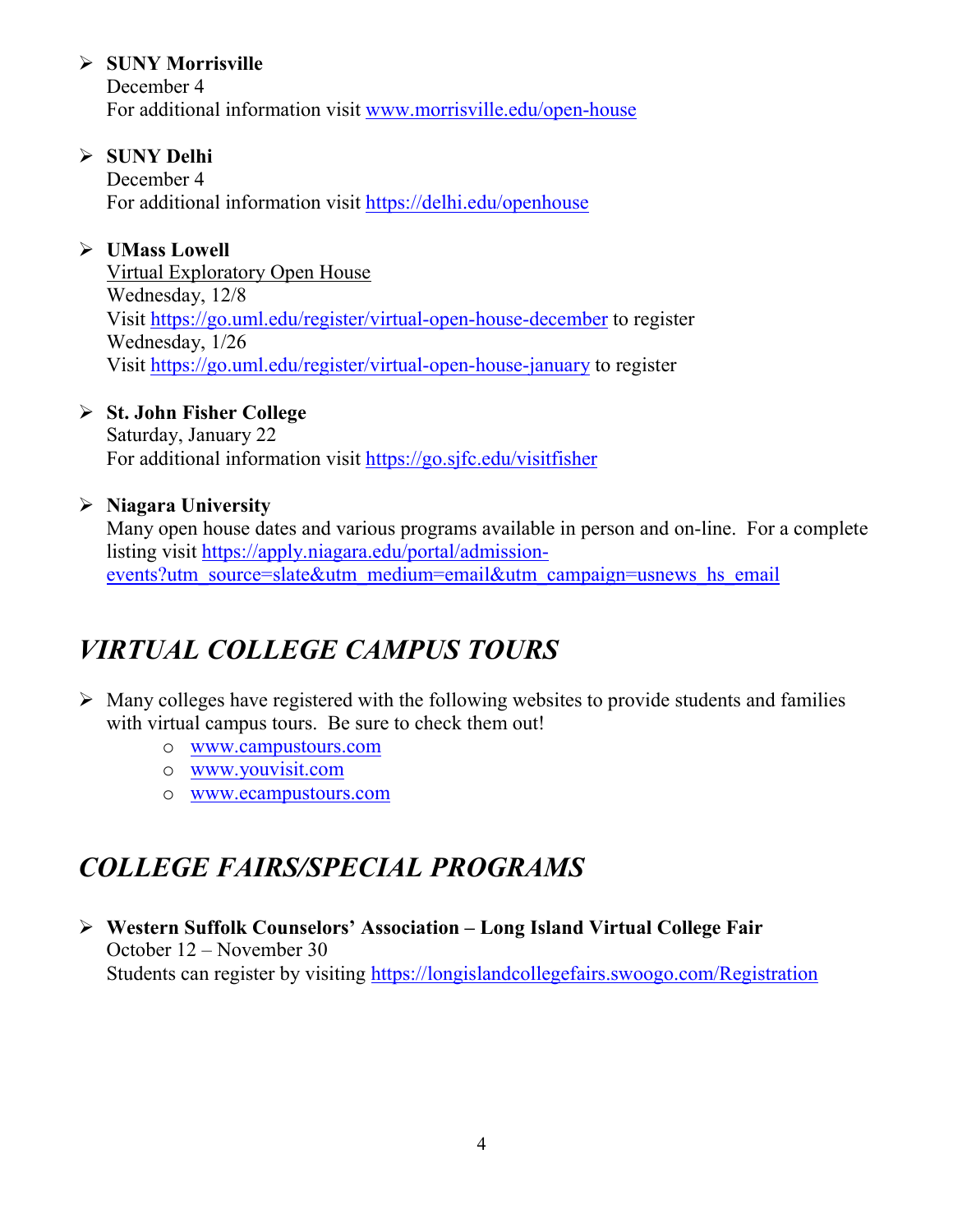# **The Princeton Review SAT and ACT and AP Prep and Tutoring**

SAT and ACT Tests are around the corner! Don't miss the opportunity to register for virtual prep courses through our partnership with The Princeton Review.

 \*For complete course schedules, visit [www.princetonreview.com/huntingtonhs](http://www.princetonreview.com/huntingtonhs) or call (800) 2REVIEW. Huntington High School students receive a 30% discount off ALL Courses, including AP, SAT and ACT courses

**Oberlin College & Conservatory**

Apply to the Fall Multicultural Visit Program for an all-expenses-paid trip to Oberlin College. December  $1 - 3$  (Virtual) No application deadline

For additional information and to apply visit https://connect.oberlin.edu/register/mypapp\_2021

- **SUNY: Which SUNY are you?** Wednesday, December 15 5:30pm, [https://engage.suny.edu/portal/which\\_suny\\_virtual?id=1622a0c7-8128-4cd8-b040](https://engage.suny.edu/portal/which_suny_virtual?id=1622a0c7-8128-4cd8-b040-a0702589af91) [a0702589af91](https://engage.suny.edu/portal/which_suny_virtual?id=1622a0c7-8128-4cd8-b040-a0702589af91)
- **SUNY: EOP Information Sessions** Thursday, December 16 3pm, [https://engage.suny.edu/portal/eop\\_sessions?id=9d71e98e-68b1-](https://engage.suny.edu/portal/eop_sessions?id=9d71e98e-68b1-421c-8fbe-6b90915ba08d) [421c-8fbe-6b90915ba08d](https://engage.suny.edu/portal/eop_sessions?id=9d71e98e-68b1-421c-8fbe-6b90915ba08d)

# *FINANCIAL AID/SCHOLARSHIPS*

# *CSS PROFILE (AVAILABLE 10/1/2021)*

If one of your colleges requires the CSS Profile, you must complete the profile online via [www.collegeboard.org](http://www.collegeboard.org/). The Profile assists colleges in awarding private scholarships and grants. The Profile can only be accessed online.

# *FAFSA Free Application for Federal Student Aid- (AVAILABLE 10/1/2021)*

- The FAFSA is the form used by all two- and four-year colleges, universities and career schools for the awarding of [federal student aid](http://studentaid.ed.gov/students/publications/student_guide/2010-2011/english/typesofFSA_grants.htm) and most state and college aid. Students should apply as soon as possible online via [www.fafsa.gov.](http://www.fafsa.gov/)
- Sign up for your **Federal Student Aid ID # NOW! Both Students and Parents need to have an FSA ID**. Visit [www.fsaid.ed.gov](http://www.fsaid.ed.gov/) to do so.

# **SUNY Suffolk Financial Aid Workshops – Several Dates Offered**

- $\circ$  11/29 3pm
- o 12/15 6pm (Spanish only)

For additional information and to register visit

[https://forms.office.com/Pages/ResponsePage.aspx?id=rvKh7TI4jU6EyKUMKpxiL9ODNjm6h](https://forms.office.com/Pages/ResponsePage.aspx?id=rvKh7TI4jU6EyKUMKpxiL9ODNjm6hwZPo-wgbVOqGKBUMjAzWlFKQUxYMUpCVjBHRkJJOEU1TEhNUi4u) [wZPo-wgbVOqGKBUMjAzWlFKQUxYMUpCVjBHRkJJOEU1TEhNUi4u](https://forms.office.com/Pages/ResponsePage.aspx?id=rvKh7TI4jU6EyKUMKpxiL9ODNjm6hwZPo-wgbVOqGKBUMjAzWlFKQUxYMUpCVjBHRkJJOEU1TEhNUi4u)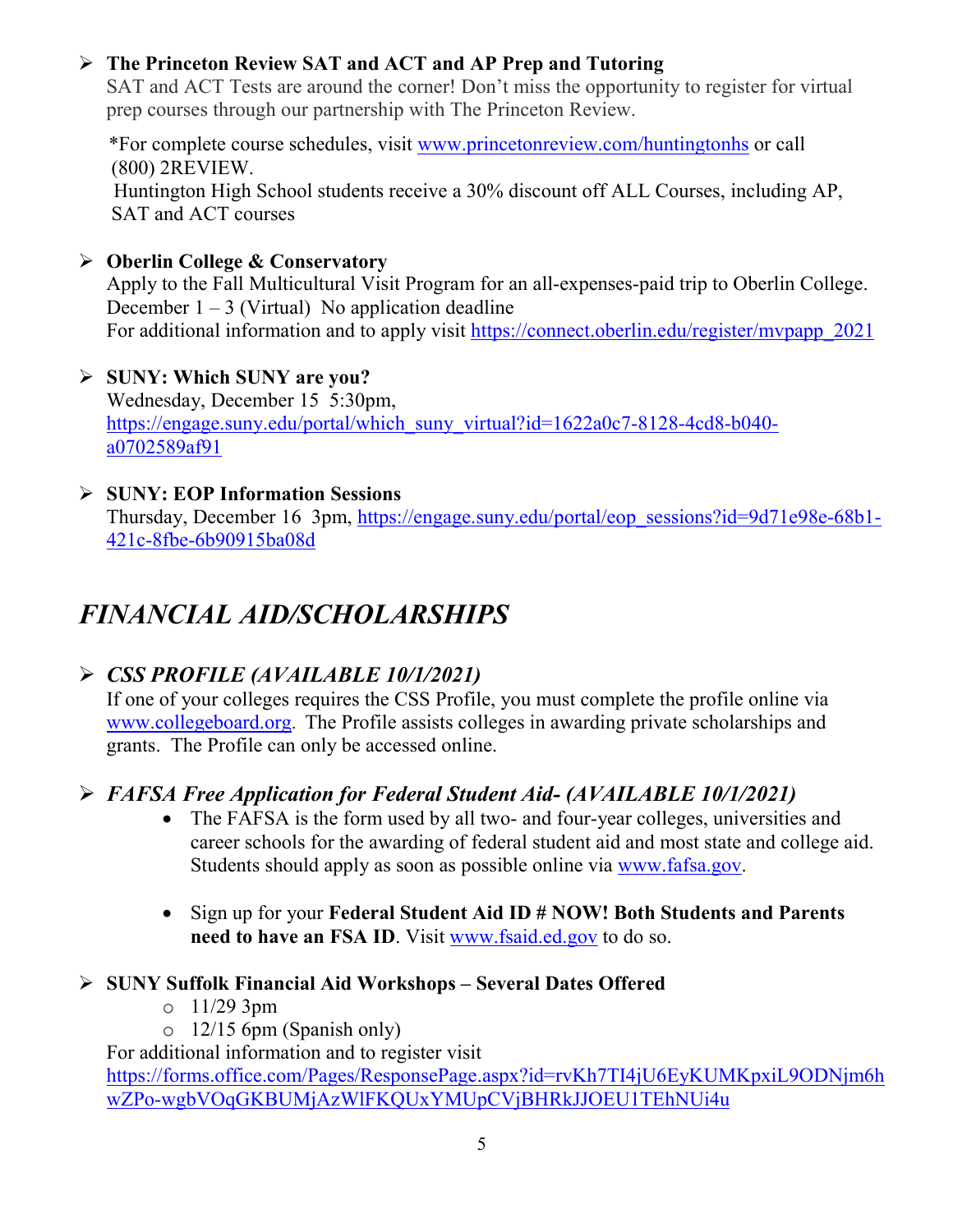## **SUNY FAFSA Completion Workshops**

- Time for Completion Tuesdays, November 23 6pm, <https://engage.suny.edu/register/?id=0cbd30b4-9963-4a5e-b449-679227431bde>
- Tiempo para completar tu solicitud para ayuda financier, November 30 6pm, <https://engage.suny.edu/register/?id=dcae4277-8088-4102-9693-e6bebf732455>

## **SUNY Financial Aid Workshop**

Monday 11/29 3:00pm Thursday 12/9 3:00pm Wednesday, 12/15 6:00pm To register visit [https://forms.office.com/Pages/ResponsePage.aspx?id=rvKh7TI4jU6EyKUMKpxiL9ODNjm6h](https://forms.office.com/Pages/ResponsePage.aspx?id=rvKh7TI4jU6EyKUMKpxiL9ODNjm6hwZPo-wgbVOqGKBUMjAzWlFKQUxYMUpCVjBHRkJJOEU1TEhNUi4u) [wZPo-wgbVOqGKBUMjAzWlFKQUxYMUpCVjBHRkJJOEU1TEhNUi4u](https://forms.office.com/Pages/ResponsePage.aspx?id=rvKh7TI4jU6EyKUMKpxiL9ODNjm6hwZPo-wgbVOqGKBUMjAzWlFKQUxYMUpCVjBHRkJJOEU1TEhNUi4u)

#### **Scholarships.com**

Register today at [www.scholarships.com](http://www.scholarships.com/) to receive **FREE** scholarship information

#### **Fastweb.com**

Register today at [www.fastweb.com](http://www.fastweb.com/) to receive **FREE** scholarship information.

## **My College Dollars**

Register today at [www.mycollegedollars.com](http://www.mycollegedollars.com/) to receive **FREE** scholarship information.

#### **Scholarships**

 Visit the websites below for scholarship opportunities: [www.connections101.com](http://www.connections101.com/) [www.scholarships4students.com](http://www.scholarships4students.com/) [www.fastweb.com](http://www.fastweb.com/) [www.scholarshipexperts.com](http://www.scholarshipexperts.com/) [www.scholarships.com](http://www.scholarships.com/) [www.finaid.org](http://www.finaid.org/)

## **NYS Regents Awards for Children of Deceased and Disabled Veterans**

Provides \$450 per year to students whose parent(s) served in the U.S. Armed Forces during specified periods of war or national emergency and, as a result of service, either died, suffered a 40% or more disability, was classified as missing in action, or was a prisoner of war. The veteran must currently be a New York State resident or have been a New York State resident at the time of death or classification as missing in action. For additional information visit <https://www.hesc.ny.gov/pay-for-college/military-corner.html>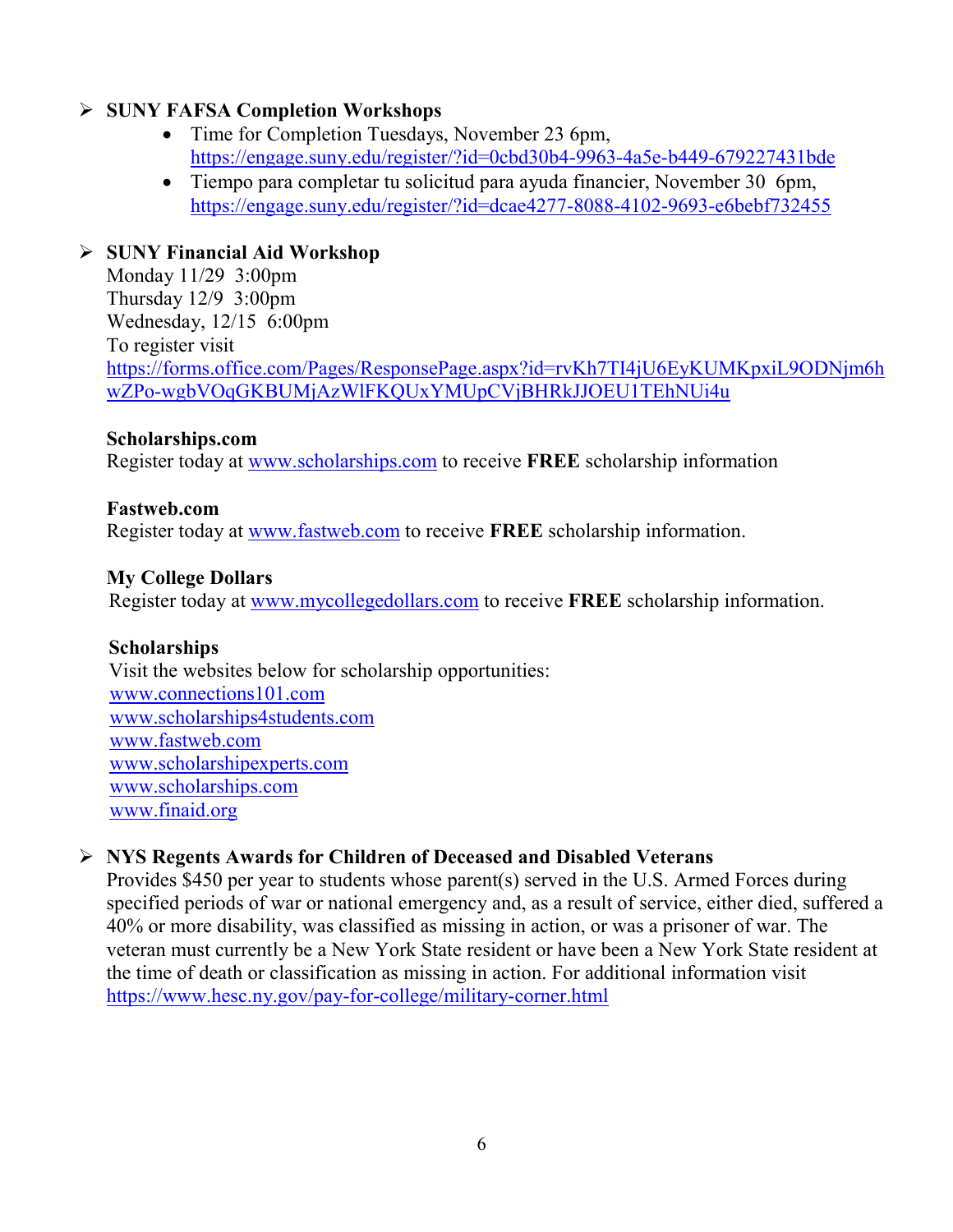# **NYS Military Enhanced Recognition Incentive and Tribute (MERIT)**

The Military Enhanced Recognition Incentive and Tribute (MERIT) Scholarship provides financial aid to children, spouses and financial dependents of members of the United States Armed Forces or state organized militia who, at any time on or after August 2, 1990, while New York State residents, died or became severely and permanently disabled while performing their military duties, whether in combat or not. For additional information visit <https://www.hesc.ny.gov/pay-for-college/military-corner.html>

## **NYS STEM Incentive Program**

Provides full SUNY or CUNY tuition scholarship for top 10 percent of NYS high school students if pursuing STEM degree and work in a STEM field in NYS for 5 years. For additional information visit [www.hesc.ny.gov](http://www.hesc.ny.gov/)

## **NYS Math & Science Teaching Incentive Scholarship**

Offered for students to pursue careers in secondary math and science teachers. For more information visit [www.hesc.ny.gov](http://www.hesc.ny.gov/)

 **NYS Teacher Education Assistance for College and Higher Education (TEACH) Grant** Grants up to \$4,000.00 per year to students in exchange for service at public or private elementary or secondary schools that serve students from low-income families.

For more information visit [www.hesc.ny.gov](http://www.hesc.ny.gov/) 

## **NYS Tuition Assistance Program (TAP)**

Helps eligible NY residents pay tuition at approved schools in NYS. Annual TAP awards can be up to \$5,665.00. Because TAP is a grant – it does not have to be paid back. For additional information visit [www.hesc.ny.gov/tap](http://www.hesc.ny.gov/tap)

# **NYS Excelsior Scholarship**

The program covers tuition for eligible SUNY and CUNY students whose families who earn \$125,000. For additional information visit [www.hesc.ny.gov/](http://www.hesc.ny.gov/)excelsior

# **NYS Dream Act**

The Senator Jose Peralta NYS DREAM Act (DREAM Act) allows undocumented and other eligible students to apply for New York State financial aid. Students who meet the NYS DREAM Act's eligibility requirements for high school attendance, high school completion, instate SUNY or CUNY tuition, and citizenship or immigration status will be able to apply for one or more NYS student financial aid programs. For additional information visit [www.hesc.ny.gov/dream](http://www.hesc.ny.gov/dream)

# **NYS Enhanced Tuition Award**

This program enables NY students attending private not-for-profit colleges in NY to receive financial assistance to complete their college degree. The program provides a maximum award of \$6,000, requires participating private colleges to provide a match and freeze student tuition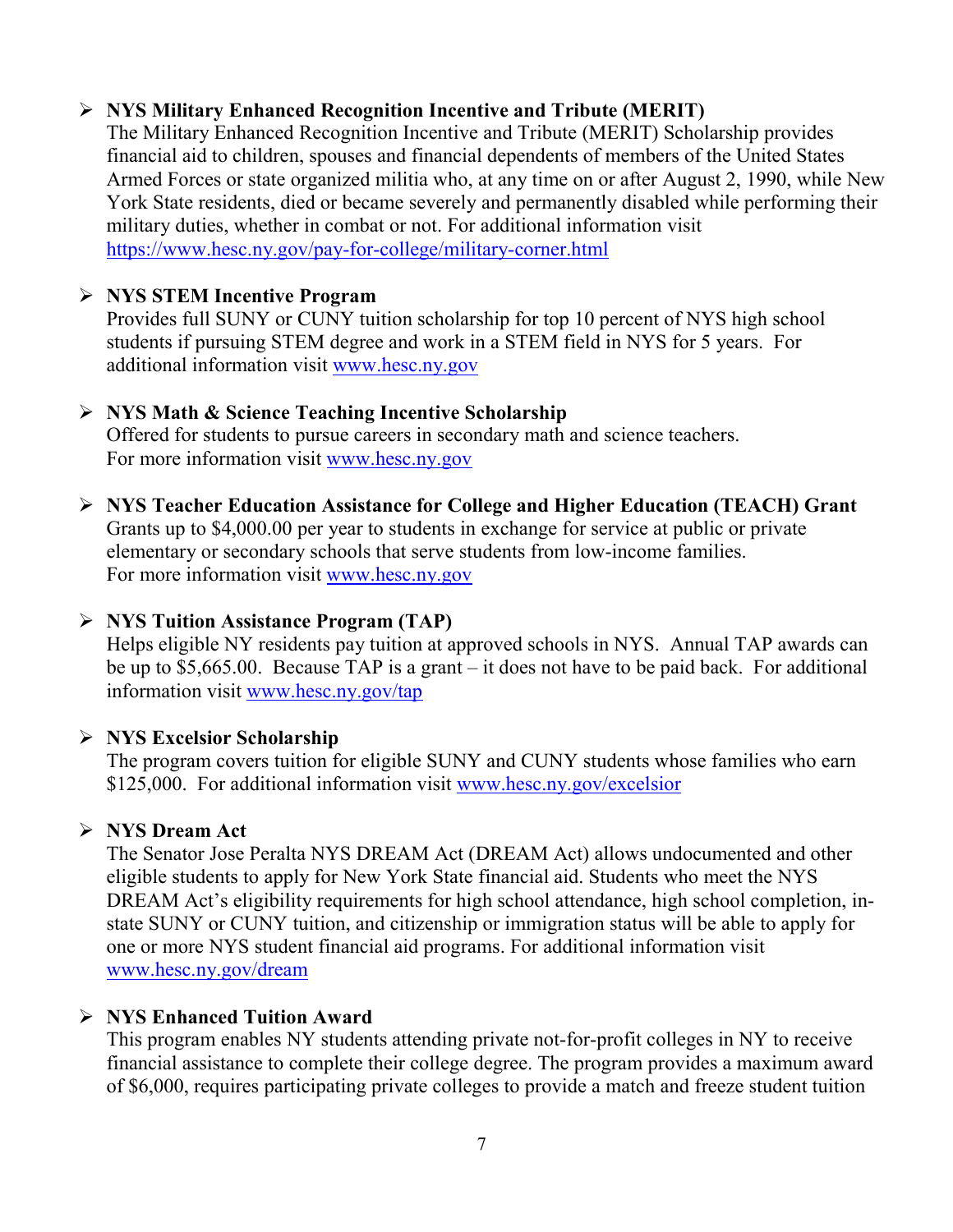for the duration of the award – maximizing the financial benefit to the student. For additional information visit [www.hesc.ny.gov](http://www.hesc.ny.gov/)

#### **Scholarship Opportunities for African American Students** For Additional information visit [www.scholarshiplibrary.com/index\\_php?title=Category:African\\_American&pageuntil=CSF-](http://www.scholarshiplibrary.com/index_php?title=Category:African_American&pageuntil=CSF-%20%20%20McCall+Educational+Foundation#mw-pages)[McCall+Educational+Foundation#mw-pages](http://www.scholarshiplibrary.com/index_php?title=Category:African_American&pageuntil=CSF-%20%20%20McCall+Educational+Foundation#mw-pages)

#### **College Board Scholarship Opportunities**

Various scholarship opportunities available. For additional information visit [https://opportunity.collegeboard.org/home?SFMC\\_cid=EM383801&rid=47436562](https://opportunity.collegeboard.org/home?SFMC_cid=EM383801&rid=47436562)

#### **Boston University Board of Trustee Scholarship Opportunity**

We are pleased to announce the 46th annual Boston University Trustee Scholarship Competition. For more than four decades, the Boston University Trustee Scholars Program has attracted students with outstanding academic ability from around the world. Trustee Scholars rank at the top of their classes and demonstrate exceptional leadership in their schools and communities. Scholarship recipients are selected by a faculty committee from a competitive pool of applicants after rigorous review. The Trustee Scholarship covers full undergraduate tuition plus orientation and mandatory undergraduate student fees for four years. To be considered, students must submit their application for admission with one Trustee Scholarship essay by **December 1, 2021**. More information about the Trustee Scholarship can be found by visiting [https://www.bu.edu/admissions/tuition-aid/scholarships-financial-aid/first-year](https://www.bu.edu/admissions/tuition-aid/scholarships-financial-aid/first-year-merit/trustee/?j=151414&sfmc_sub=6082702&l=205_HTML&u=4296959&mid=514005790&jb=9)[merit/trustee/?j=151414&sfmc\\_sub=6082702&l=205\\_HTML&u=4296959&mid=514005790&](https://www.bu.edu/admissions/tuition-aid/scholarships-financial-aid/first-year-merit/trustee/?j=151414&sfmc_sub=6082702&l=205_HTML&u=4296959&mid=514005790&jb=9)  $ib=9$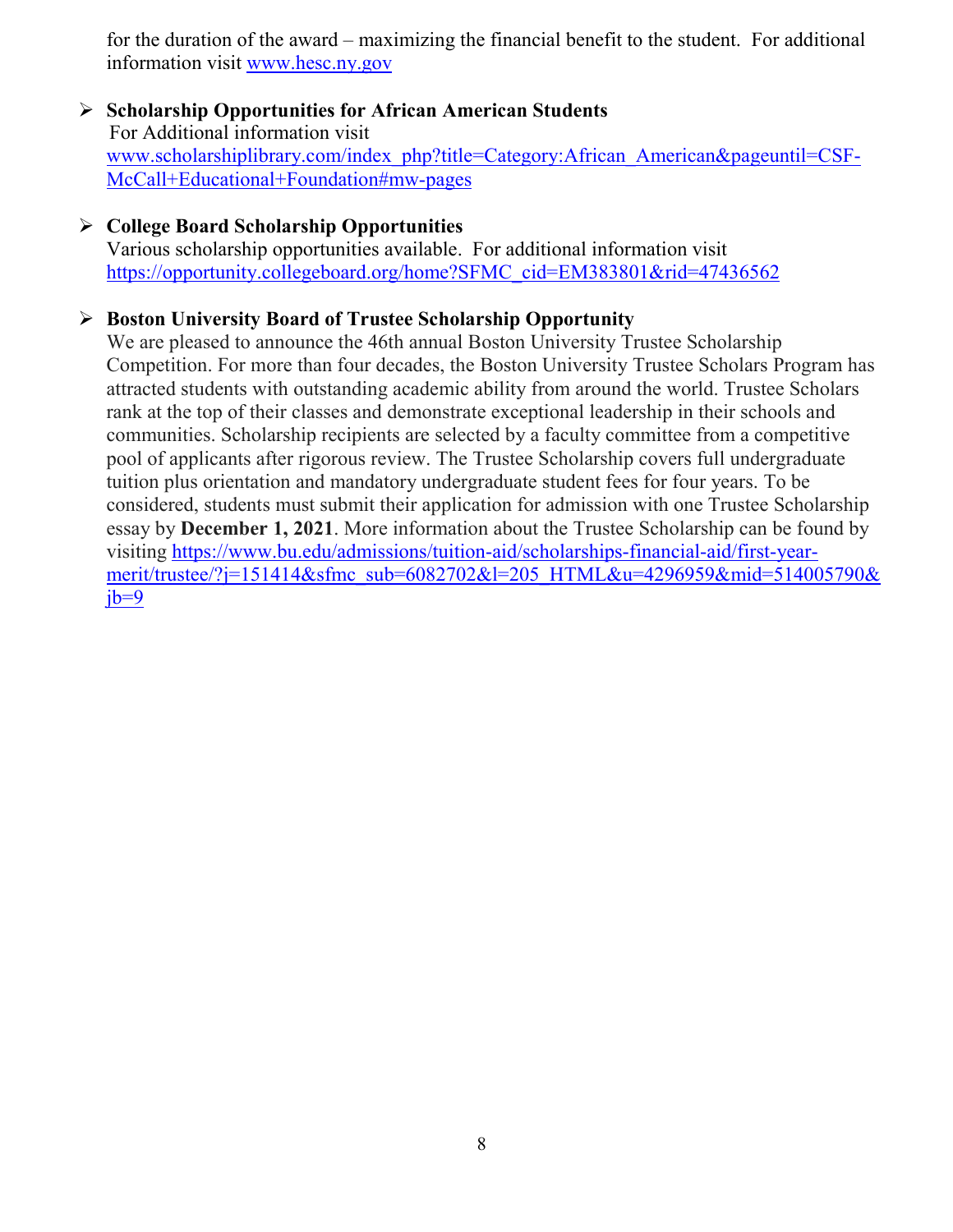

# *La Oficina de Universidad Friday Flyer 19 de Noviembre de 2021*

#### **Estudiantes de grado 12:**

- Únase al aula de Google de College Office lo antes posible si aún no lo ha hecho. El código de la clase es: **gpnvrjt**. Una vez conectado, encontrará una gran cantidad de material a su disposición, desde guías prácticas, videos útiles y documentos, así como una lista de las próximas visitas a universidades virtuales programadas solo para estudiantes de Huntington High School.
- Como recordatorio, asegúrese de registrarse en la cuenta Remind de la Clase de Orientación de 2022 con el código de clase **@ 8d27kc** para que reciba mensajes importantes del Departamento de Orientación. Además, inicie sesión en su cuenta de Naviance y asegúrese de que la dirección de correo electrónico que aparece sea su correo electrónico personal. ¡Su dirección de correo electrónico de HUFSD no es un correo electrónico activo y sin su dirección de correo electrónico personal no recibirá mensajes importantes de Guidance!

#### **Estudiantes de grado 11**:

- Únase al aula de Google de la Oficina de Universidad lo antes posible si aún no lo ha hecho. El código de la clase es: **jilda7q**. Una vez conectado, encontrará una gran cantidad de material a su disposición, desde guías prácticas, videos útiles y documentos, así como una lista de las próximas visitas a universidades virtuales programadas solo para estudiantes de Huntington High School.
- Como recordatorio, asegúrese de registrarse en la cuenta Remind de la Clase de Consejería de 2023 con el código de clase **@mrsbrunon** para que reciba mensajes importantes del Departamento de Consejería. Además, inicie sesión en su cuenta de Naviance y asegúrese de que la dirección de correo electrónico que aparece sea su correo electrónico personal. ¡Su dirección de correo electrónico de HUFSD no es un correo electrónico activo y sin su dirección de correo electrónico personal no recibirá mensajes importantes de Guidance!

# *PRÓXIMAS PRUEBAS ESTANDARIZADAS*

# **Fechas de los exámenes SAT y de las pruebas de materias (fechas límite de inscripción)**

 4 de diciembre inscribirse antes del 4 de noviembre (11/23 con el cargo por demora) 12 de marzo inscribirse antes del 11 de febrero (3/1 con el cargo de demora)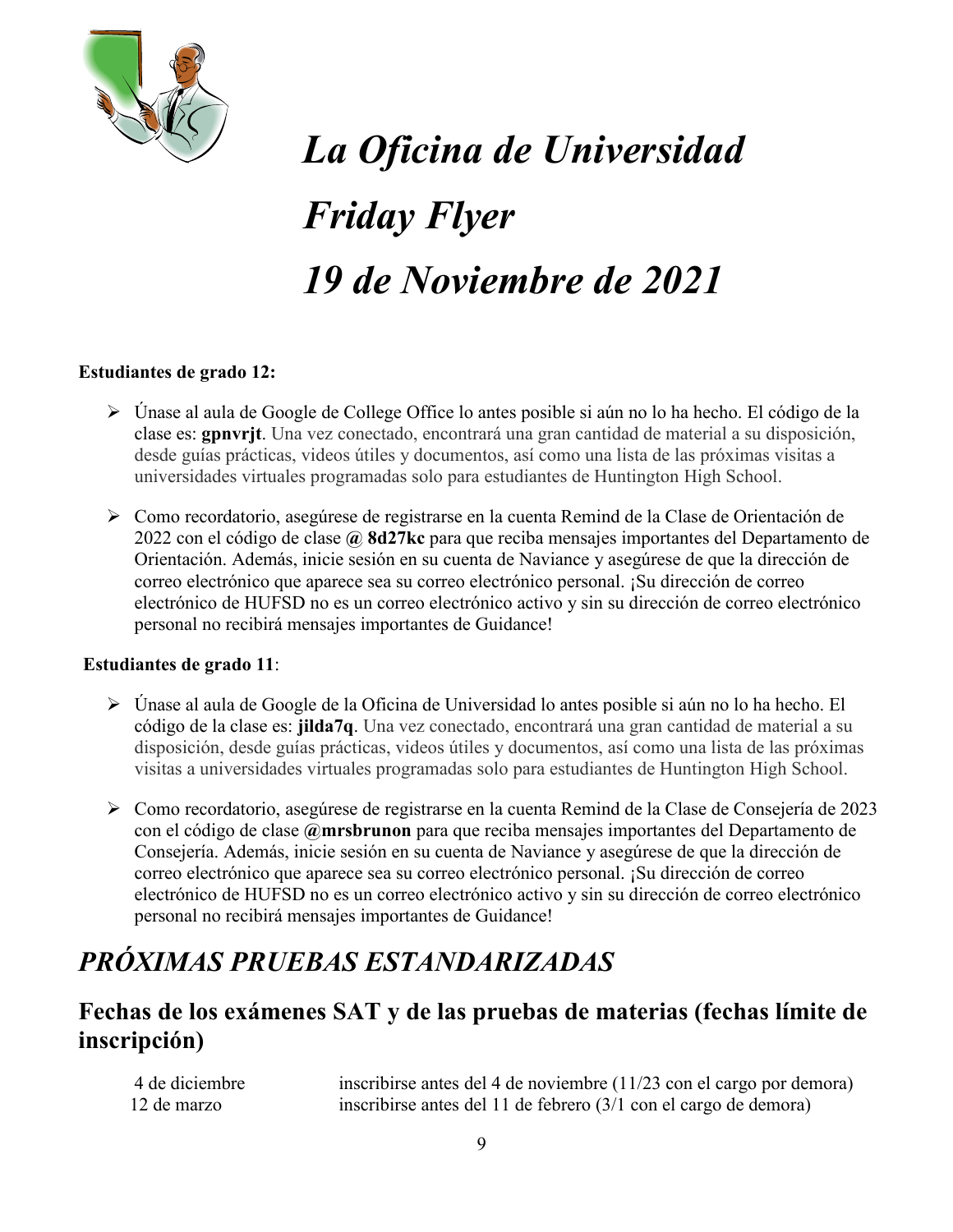| 7 de mayo  | inscribirse antes del 8 de abril (4/26 con el cargo de demora) |
|------------|----------------------------------------------------------------|
| 4 de junio | inscribirse antes del 5 de mayo (5/25 con el cargo de demora)  |
|            | Para registrarse: www.collegeboard.org                         |

**Fechas de los exámenes ACT (plazos de inscripción)**

| 11 de diciembre | inscríbase antes del 5 de noviembre (11/19 con el cargo por demora)        |
|-----------------|----------------------------------------------------------------------------|
| 12 de febrero   | inscríbase antes del 7 de enero (1/21 con el cargo por demora)             |
| 2 de abril      | inscríbase antes del 25 d febrero $(3/11 \text{ con el cargo por demora})$ |
| 11 de junio     | inscríbase antes del 6 de mayo (5/20 con el cargo por demora)              |
| 16 de julio     | inscríbase antes del 17 de junio (6/4 con el cargo por demora)             |
|                 | *** No ACT de julio disponible en NY ***                                   |

Para registrarse: [www.actstudent.org](http://www.actstudent.org/)

# *Decisión de Admisión a la Universidad Instantánea (Virtual)*

Estudiantes que son elegibles pueden solicitar varias universidades **GRATIS**, reunirse con los consejeros de admisión y recibir (en casi todos los casos) inmediatamente una decisión de admisión. Favor de ver a la Sra. Walsh para mas información sobre criterio de elegibilidad e inscripción.

- LIU Post, 30 de Noviembre 3-5pm
- $\triangleright$  Suffolk County Community College, 8 y 15 de Diciembre 3-5pm

# *Visitas de representantes de admisión a la universidad virtual*

Se alienta a los estudiantes de grados 11 y 12 con interés en cualquiera de las siguientes universidades a que se registren para la reunión virtual de admisión que será organizada por el consejero de admisión de la universidad. Simplemente inicie sesión en su cuenta de Naviance y desplácese por la lista de universidades en la sección Novedades. Haga clic en más información y luego regístrese (esquina superior derecha). Una vez registrado, recibirá un correo electrónico de recordatorio cinco días antes de la reunión virtual. Los estudiantes que no se preinscriban todavía pueden asistir a la reunión virtual. El código de la reunión (a través de ZOOM o Google Meet, según la preferencia de la universidad) estará disponible 15 minutos antes de la reunión y se puede encontrar en Naviance, siguiendo los pasos anteriores.

| <u>Fecha</u>         | <b>Comienzo</b>                        | <u>Fin</u>             | <b>Universidad</b>                      |
|----------------------|----------------------------------------|------------------------|-----------------------------------------|
| 11/19/21<br>11/22/21 | $3:00 \text{ pm}$<br>$3:00 \text{ pm}$ | $3:45$ pm<br>$3:45$ pm | <b>SUNY ESF</b><br><b>SUNY Purchase</b> |
| 12/6/21              | $4:00 \text{ pm}$                      | $4:45 \text{ pm}$      | <b>Nassau Community College</b>         |

# *SESIONES INFORMATIVAS*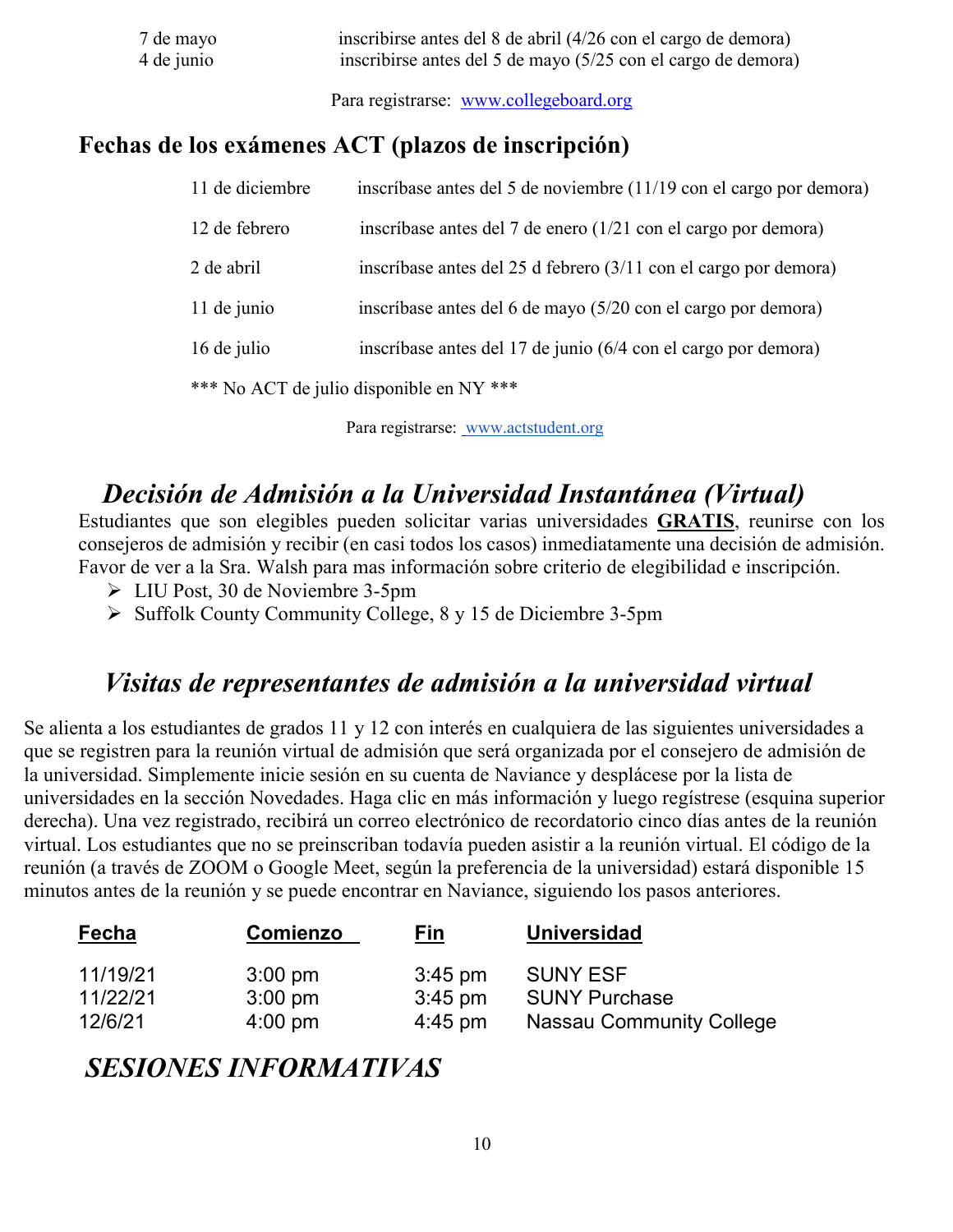# • **SUNY Upstate Virtual Info Sessions**

Terapia de Radiacion, UltraSound, Ciencias de Laboratorio Clinico, Respiratory Therapy, Medical Imaging/Radiology, Virtual RN, Virtual Upstate Native Pre-Admission Workshop, Physical Therapy, 3+3 Doctor of Physical Therapy, Medical School Advisement Session For dates and additional information visit<https://engage.upstate.edu/portal/virtual-events>

## • **University of Massachusetts – Boston** Dias de vistazo – Casi todos los sábados durante el semestre de otoño y sesiones de información/recorridas del campus durante la semana Para información adicional visite<https://admissions.umb.edu/freshman-students>

# **Universidad de Chicago**

Sesiones informativas virtuales y en persona Visitas virtuales y en persona Para obtener información adicional, visite <https://collegeadmissions.uchicago.edu/visit>

# **Tulane University at Nassau County Museum of Art**

Hay muchos programas disponibles. Para información adicional visite <https://admission.tulane.edu/virtual-visiting>

# • **University de Virginia**

Sesión de Información de la Escuela de Arquitectura Miércoles, 12/1 6:00pm – 7:00pm Para información adicional y para inscribirse visite [https://www.arch.virginia.edu/events/ugrad](https://www.arch.virginia.edu/events/ugrad-info-sessions-and-tours-fall-2021)[info-sessions-and-tours-fall-2021](https://www.arch.virginia.edu/events/ugrad-info-sessions-and-tours-fall-2021)

# **The Cooper Union**

Irwin S. Chanin Escuela de Arquitectura Escuela de Arte Albert Nerken Escuela de Ingeniería Ofertas de varias fechas y programas. Para información adicional visite [www.connect.cooper.edu/portal/cooper-events](http://www.connect.cooper.edu/portal/cooper-events)

# **St. John Fisher College**

Sabado, 22 de Enero Para información adicional visite<https://go.sjfc.edu/visitfisher>

# **SUNY Morrisville**

4 de diciembre Para obtener información adicional, visite, <https://www.morrisville.edu/open-house>

# **UMass Lowell**

Casa Abierta Explorativa Vrtual Miercoles, 12/8 Visite<https://go.uml.edu/register/virtual-open-house-december> para registrarse Miercoles, 1/26 Visite<https://go.uml.edu/register/virtual-open-house-january> para registrarse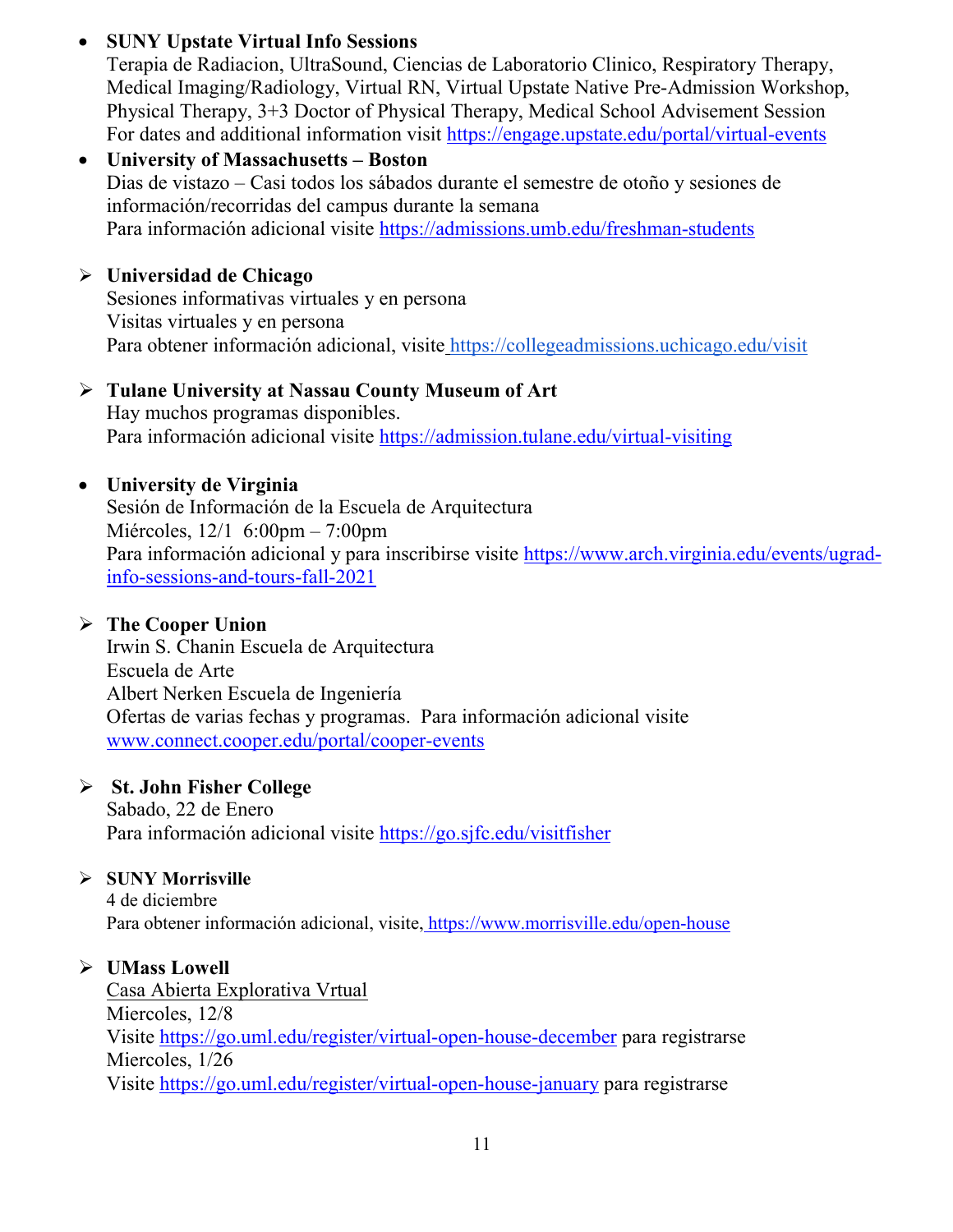# **Niagara University**

Hay muchas casas abiertas y varios programas disponibles en persona o en línea. Para una lista completa visite [https://apply.niagara.edu/portal/admission](https://apply.niagara.edu/portal/admission-events?utm_source=slate&utm_medium=email&utm_campaign=usnews_hs_email)[events?utm\\_source=slate&utm\\_medium=email&utm\\_campaign=usnews\\_hs\\_email](https://apply.niagara.edu/portal/admission-events?utm_source=slate&utm_medium=email&utm_campaign=usnews_hs_email)

## **SUNY Delhi**

Sabados 4 de Diciembre Para información adicional visit[ehttps://delhi.edu/openhouse](https://delhi.edu/openhouse)

# **Nassau Community College Virtual Open House**

Miércoles, 1 de Diciembre 6:30pm Debe registrarse de antemano para recibir el enlace de zoom. Para inscribirse visite <https://ncc.edu/openhouse>

## **York College – Virtual**

Domingo, 11/21 11:00am – 1:00pm Escuela de Ciencias de Salud y Programas Profesionales Para más información y para inscribirse visite <https://www.york.cuny.edu/admissions/openhouse>

# *EXCURSIONES VIRTUALES AL CAMPUS UNIVERSITARIO*

- $\triangleright$  Muchas universidades se han registrado en los siguientes sitios web para ofrecer a los estudiantes y sus familias recorridos virtuales por el campus. ¡Asegúrate de echarles un vistazo!
	- o [www.campustours.com](http://www.campustours.com/)
	- o [www.youvisit.com](http://www.youvisit.com/)
	- o [www.ecampustours.com](http://www.ecampustours.com/)

# *FERIAS UNIVERSITARIAS / PROGRAMAS ESPECIALES*

 **Western Suffolk Counselors' Association – Feria de Universidad Virtual de Long**  12 de octubre a 30 de noviembre Hable con consejeros de admisión de universidades participantes en: Domingo, 14 de Noviembre 2:00pm – 4:00pm Estudiantes pueden inscribirse visitando <https://longislandcollegefairs.swoogo.com/Registration>

• **The Princeton Review Tutoría y Preparación para los exámenes de SAT and ACT y AP**  Los exámenes de SAT and ACT están a la vuelta de la esquina. No se pierda esta oportunidad para inscribirse a los cursos de preparación virtuales por medio de nuestra relación con The Princeton Review.

 \*Para el horario complete de cursos, visite [www.princetonreview.com/huntingtonhs](http://www.princetonreview.com/huntingtonhs) o llame (800) 2REVIEW.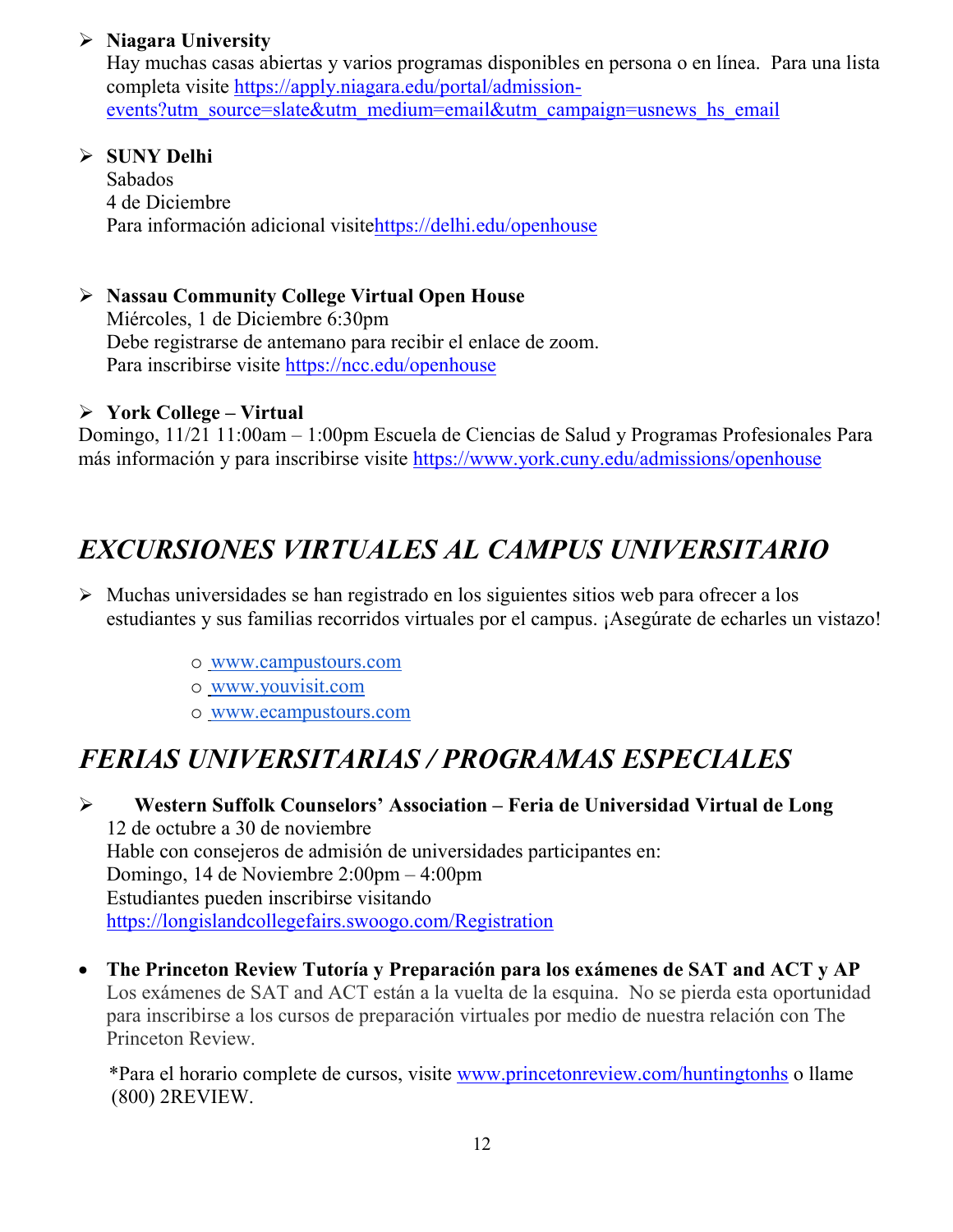Los estudiantes de Huntington High School recibirán un 30% de descuento para TODOS los cursos, incluyendo los cursos de AP, SAT and ACT.

# **SUNY: ¿Cuál SUNY eres?**

Miércoles 15 de diciembre 5:30 pm[,](https://engage.suny.edu/portal/which_suny_virtual?id=1622a0c7-8128-4cd8-b040-a0702589af91) [https://engage.suny.edu/portal/which\\_suny\\_virtual?id=1622a0c7-8128-4cd8-b040](https://engage.suny.edu/portal/which_suny_virtual?id=1622a0c7-8128-4cd8-b040-a0702589af91) [a0702589af91](https://engage.suny.edu/portal/which_suny_virtual?id=1622a0c7-8128-4cd8-b040-a0702589af91)

 **SUNY: ¡Hola, fanáticos del deporte!** Conozca las opcione[s de títulos para carreras](https://engage.suny.edu/register/?id=cdd64ada-ab61-4be4-9b60-c24c1746a541)  relacionadas con el deporte. Jueves 4 de noviembre 6:30 pm, <https://engage.suny.edu/register/?id=cdd64ada-ab61-4be4-9b60-c24c1746a541>

# **SUNY: Sesiones de información de EOP**

Jueves 16 de diciembre 3pm, [https://engage.suny.edu/portal/eop\\_sessions?id=9d71e98e-68b1-](https://engage.suny.edu/portal/eop_sessions?id=9d71e98e-68b1-421c-8fbe-6b90915ba08d) [421c-8fbe-6b90915ba08d](https://engage.suny.edu/portal/eop_sessions?id=9d71e98e-68b1-421c-8fbe-6b90915ba08d)

# **Oberlin College & Conservatorio**

Solicite a la Visita del Programa Multicultural del Otoño para un viaje con todo pago a Oberlin College.

1-3 de Diciembre (Virtual) No hay límite de tiempo para solicitar Para información adicional y para solicitar visite [https://connect.oberlin.edu/register/mvpapp\\_2021](https://connect.oberlin.edu/register/mvpapp_2021)

# *AYUDAS FINANCIERAS / BECAS*

# *PERFIL CSS (DISPONIBLE 10/1/2021)*

Si una d[e](http://www.collegeboard.org/) sus universidades requiere el perfil CSS, debe completar el perfil en línea a través de [www.collegeboard.org.](http://www.collegeboard.org/) El perfil ayuda a las universidades a otorgar becas y subvenciones privadas. Solo se puede acceder al perfil en línea.

# *Solicitud gratuita FAFSA de ayuda federal para estudiantes (DISPONIBLE 10/1/2021)*

- La FAFSA es el formulario utilizado por todas las facultades de dos y cuatro años, universidades y escuelas profesionales para la concesión desde [ayuda federal para](http://studentaid.ed.gov/students/publications/student_guide/2010-2011/english/typesofFSA_grants.htm)  [estudianteslas ayudas](http://studentaid.ed.gov/students/publications/student_guide/2010-2011/english/typesofFSA_grants.htm) y la mayoría estatales y universitarias. Los estudiantes deben presentar su solicitud lo antes posible en línea a través de [www.fafsa.gov.](http://www.fafsa.gov/)
- ¡Regístrese para obtener su **número de identificación de Ayuda Federal para Estudiantes AHORA! Tanto los estudiantes como los padres deben tener una identificación FSA**. Visita [www.fsaid.ed.gov](http://www.fsaid.ed.gov/) para hacerlo.

# **Talleres para completar SUNY FAFSA**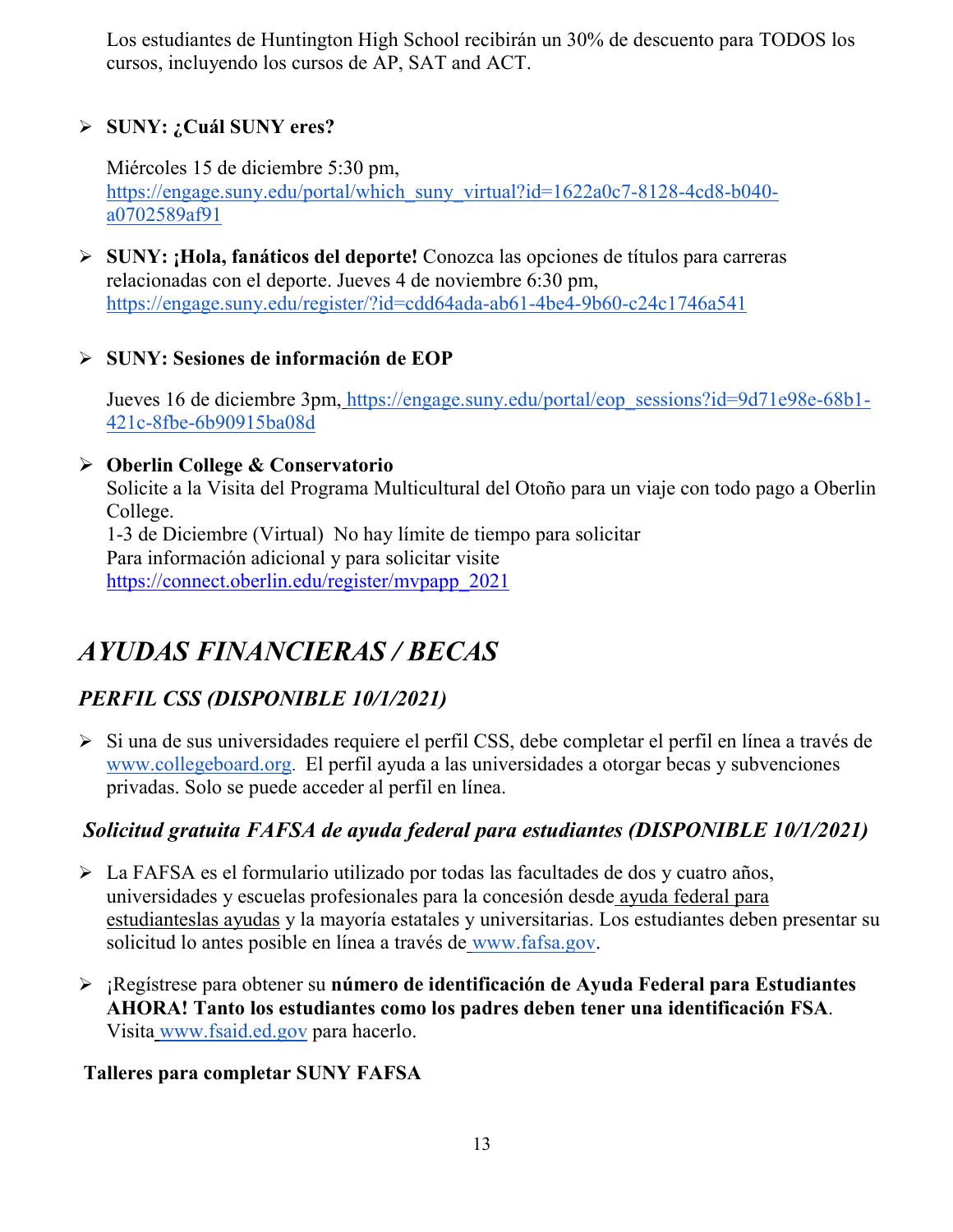· Hora de finalización Martes 9 de noviembre a las 6 p.m[.](https://engage.suny.edu/register/?id=8a77ccff-35a6-4b3f-9f43-6b4be5c28b19) [https://engage.suny.edu/register/?id=8a77ccff-35a6-4b3f-9f43-](https://engage.suny.edu/register/?id=8a77ccff-35a6-4b3f-9f43-6b4be5c28b19) [6b4be5c28b19](https://engage.suny.edu/register/?id=8a77ccff-35a6-4b3f-9f43-6b4be5c28b19)

· Hora de finalización Martes 16 de noviembre a las 6 p.m[.](https://engage.suny.edu/register/?id=06fb703c-3cb5-476c-a5a1-37e73708f764) [https://engage.suny.edu/register/?id=06fb703c-3cb5-476c-a5a1-](https://engage.suny.edu/register/?id=06fb703c-3cb5-476c-a5a1-37e73708f764) [37e73708f764](https://engage.suny.edu/register/?id=06fb703c-3cb5-476c-a5a1-37e73708f764)

· Hora de finalización Martes 23 de noviembre a las 6 p.m[.](https://engage.suny.edu/register/?id=0cbd30b4-9963-4a5e-b449-679227431bde) [https://engage.suny.edu/register/?id=0cbd30b4-9963-4a5e-b449-](https://engage.suny.edu/register/?id=0cbd30b4-9963-4a5e-b449-679227431bde) [679227431bde](https://engage.suny.edu/register/?id=0cbd30b4-9963-4a5e-b449-679227431bde)

· Tiempo para completar tu solicitud para ayuda financiera, 30 de noviembre 6pm, [https://engage.suny.edu/register/?id=dcae4277-8088-](https://engage.suny.edu/register/?id=dcae4277-8088-4102-9693-e6bebf732455) [4102-9693-e6bebf732455](https://engage.suny.edu/register/?id=dcae4277-8088-4102-9693-e6bebf732455)

 **SUNY Suffolk Talleres de Ayuda Financiera – Varias Fechas Disponibles** Para información adicional y para inscribirse visite [https://forms.office.com/Pages/ResponsePage.aspx?id=rvKh7TI4jU6EyKUMKpxiL9ODNj](https://forms.office.com/Pages/ResponsePage.aspx?id=rvKh7TI4jU6EyKUMKpxiL9ODNjm6hwZPo-wgbVOqGKBUMjAzWlFKQUxYMUpCVjBHRkJJOEU1TEhNUi4u) [m6hwZPo-wgbVOqGKBUMjAzWlFKQUxYMUpCVjBHRkJJOEU1TEhNUi4u](https://forms.office.com/Pages/ResponsePage.aspx?id=rvKh7TI4jU6EyKUMKpxiL9ODNjm6hwZPo-wgbVOqGKBUMjAzWlFKQUxYMUpCVjBHRkJJOEU1TEhNUi4u)

## **Sesiones de información sobre ayuda financiera de SUNY**

· Hablemos de Ayuda Financiera, martes 28 de septiembre 6pm[,](https://engage.suny.edu/portal/financial_aid_sessions_virtual?id=0615f35b-57ab-4ac5-a7e7-75101141e234) [https://engage.suny.edu/portal/financial\\_aid\\_sessions\\_virtual?id=0615f](https://engage.suny.edu/portal/financial_aid_sessions_virtual?id=0615f35b-57ab-4ac5-a7e7-75101141e234) [35b-57ab-4ac5-a7e7-75101141e234](https://engage.suny.edu/portal/financial_aid_sessions_virtual?id=0615f35b-57ab-4ac5-a7e7-75101141e234)

· Hablemos de Ayuda Financiera – [en Español, martes 19 de octubre](https://engage.suny.edu/portal/financial_aid_sessions_virtual?id=c660ab2f-7659-43e8-a299-617d10fca127)  6pm,

https://engage.suny.edu/portal/financial aid sessions virtual?id=c660 [ab2f-7659-43e8-a299-617d10fca127](https://engage.suny.edu/portal/financial_aid_sessions_virtual?id=c660ab2f-7659-43e8-a299-617d10fca127)

## **Scholarships.com**

Regístrese hoy en [www.scholarships.com](http://www.scholarships.com/) para recibir **GRATUITA sobre** información becas

## **Fastweb.com**

Regístrese hoy en [www.fastweb.com](http://www.fastweb.com/) para recibir **GRATUITA sobre** información becas.

## **Mis dólares universitarios**

Regístrese hoy en [www.mycollegedollars.com](http://www.mycollegedollars.com/) para recibir **GRATUITA sobre** información becas.

# **Becas**

Visite los sitios web a continuación para conocer las oportunidades de becas:

[www.connections101.com](http://www.connections101.com/)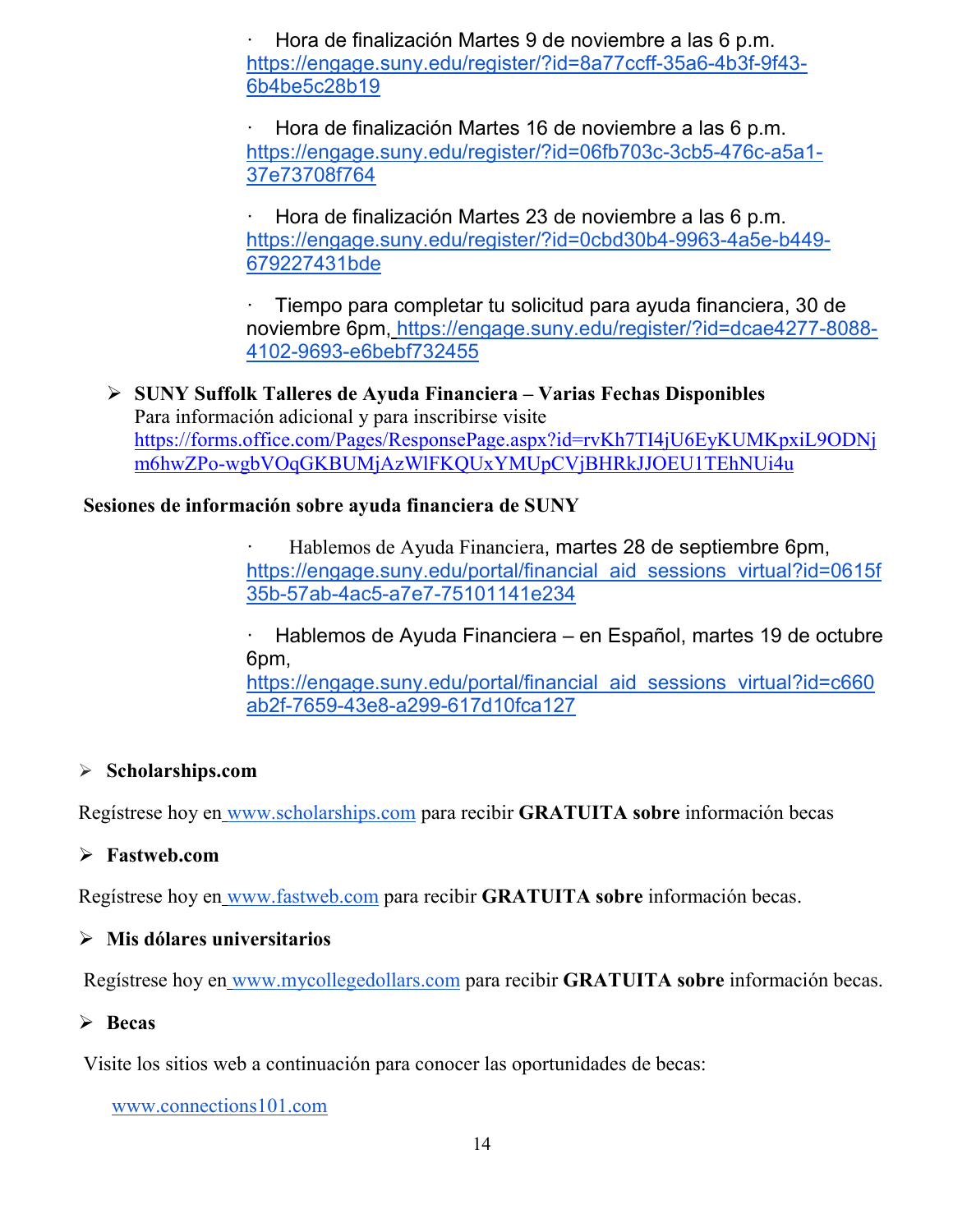[www.scholarships4students.com](http://www.scholarships4students.com/)

[www.fastweb.com](http://www.fastweb.com/)

[www.scholarshipexperts.com](http://www.scholarshipexperts.com/)

[www.scholarships.com](http://www.scholarships.com/)

[www.finaid.org](http://www.finaid.org/)

## **Premios NYS Regents para hijos de veteranos fallecidos y discapacitados**

Proporciona \$ 450 por año a los estudiantes cuyos padres sirvieron en las Fuerzas Armadas de los EE. UU. Durante períodos específicos de guerra o emergencia nacional y, como resultado del servicio, murieron, sufrieron un 40% o más discapacidad, fue clasificado como desaparecido en acción o fue prisionero de guerra. El veterano debe ser residente del estado de Nueva York o haber sido residente del estado de Nueva York en el momento de la muerte o ser clasificado como desaparecido en acción. Para obtener información adicional, visit[e](https://www.hesc.ny.gov/pay-for-college/military-corner.html) <https://www.hesc.ny.gov/pay-for-college/military-corner.html>

## **Incentivo y Tributo de Reconocimiento Mejorado Militar (MERIT) del Estado de Nueva York**

Beca de Incentivo y Tributo de Reconocimiento Mejorado Militar (MERIT) proporciona ayuda financiera a los hijos, cónyuges y dependientes financieros de miembros de las Fuerzas Armadas de los Estados Unidos o milicias organizadas por el estado que, en cualquier momento en o después del 2 de agosto de 1990, mientras eran residentes del estado de Nueva York, murieron o quedaron grave y permanentemente discapacitados mientras realizaban sus deberes militares, ya sea en combate o no. Para obtener información adicional, visit[e](https://www.hesc.ny.gov/pay-for-college/military-corner.html) <https://www.hesc.ny.gov/pay-for-college/military-corner.html>

## **Programa de incentivos STEM del estado de Nueva York**

Proporciona una beca de matrícula completa de SUNY o CUNY para el 10 por ciento de los mejores estudiantes de la escuela secundaria del estado de Nueva York si persiguen un título de STEM y trabajan en un campo de STEM en el estado de Nueva York durante 5 años. Para obtener información adicional, visite [www.hesc.ny.gov](http://www.hesc.ny.gov/)

## **Ayuda para la educación de maestros del estado de Nueva York para la educación universitaria y superior (TEACH) Subvención**

Subvenciones de hasta \$ 4,000.00 por año para estudiantes a cambio de servicios en escuelas primarias o secundarias públicas o privadas que atienden a estudiantes de familias de bajos ingresos.

Para más información visite [www.hesc.ny.gov](http://www.hesc.ny.gov/) 

# **Programa de asistencia para la matrícula del estado de Nueva York (TAP)**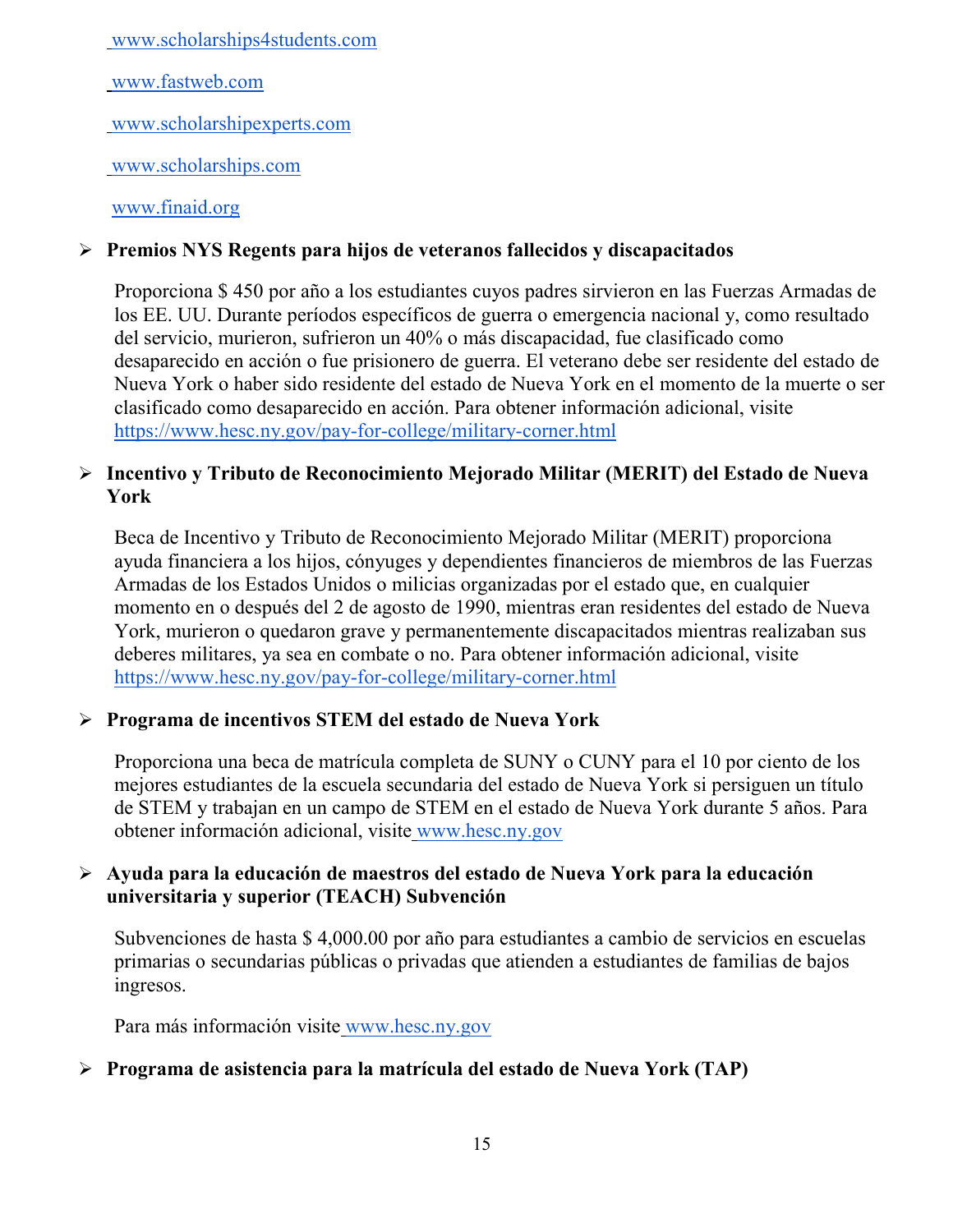Ayuda a los residentes de NY elegibles a pagar la matrícula en las escuelas aprobadas del estado de Nueva York. Los premios anuales de TAP pueden ser de hasta \$ 5,665.00. Debido a que TAP es una subvención, no tiene que reembolsarse. Para obtener información adicional, visite [www.hesc.ny.gov/tap](http://www.hesc.ny.gov/tap)

## **Beca NYS Excelsior**

El programa cubre la matrícula para los estudiantes elegibles de SU[NY y CUNY cuyas](http://www.hesc.ny.gov/)  familias ganan \$ 125,000. Para obtener información adicional, visite [www.hesc.ny.gov/](http://www.hesc.ny.gov/)excelsior

# **NYS Dream Act**

El senador Jose Peralta NYS DREAM Act (DREAM Act) permite que los estudiantes indocumentados y otros estudiantes elegibles soliciten ayuda financiera del estado de Nueva York. Los estudiantes que cumplan con los requisitos de elegibilidad de la NYS DREAM Act para la asistencia a la escuela secundaria, la finalización de la escuela secundaria, la matrícula estatal de SUNY o CUNY y la ciudadanía o el estado migratorio podrán solicitar uno o más programas de ayuda financiera para estudiantes del estado de Nueva York. Para obtener información adicional, visite [www.hesc.ny.gov/dream](http://www.hesc.ny.gov/dream)

# **Premio de matrícula mejorada del estado de Nueva York**

Este programa permite a los estudiantes de Nueva York que asisten a universidades privadas sin fines de lucro en Nueva York recibir asistencia financiera para completar su título universitario. El programa proporciona un premio máximo de \$ 6,000, requiere que las universidades privadas participantes proporcionen una matrícula equivalente y congelen la matrícula del estudiante durante la duración del premio, maximizando el beneficio financiero para el estudiante. Para obtener información adicional, visite [www.hesc.ny.gov](http://www.hesc.ny.gov/)

# **Oportunidades de becas para estudiantes afroamericanos**

Para obtener información adicional, visit[e](http://www.scholarshiplibrary.com/index_php?title=Category:African_American&pageuntil=CSF-McCall+Educational+Foundation#mw-pages) [www.scholarshiplibrary.com/index\\_php?title=Category:African\\_American&pageuntil=](http://www.scholarshiplibrary.com/index_php?title=Category:African_American&pageuntil=CSF-McCall+Educational+Foundation#mw-pages) [CSF-McCall+Educational+Foundation#mw-pages](http://www.scholarshiplibrary.com/index_php?title=Category:African_American&pageuntil=CSF-McCall+Educational+Foundation#mw-pages)

# **Oportunidades de becas del College Board**

Varias oportunidades de becas disponibles. Para obtener información adicional, visit[e](https://opportunity.collegeboard.org/home?SFMC_cid=EM383801&rid=47436562) [https://opportunity.collegeboard.org/home?SFMC\\_cid=EM383801&rid=47436562](https://opportunity.collegeboard.org/home?SFMC_cid=EM383801&rid=47436562)

# **Oportunidad de becas de la Junta de Fideicomisarios de la Universidad de Boston**

Nos complace anunciar la 46ª Competencia anual de Becas de Fideicomisarios de la Universidad de Boston. Durante más de cuatro décadas, el Programa de becarios fiduciarios de la Universidad de Boston ha atraído a estudiantes con una capacidad académica sobresaliente de todo el mundo. Los Trustee Scholars se ubican en la parte superior de sus clases y demuestran un liderazgo excepcional en sus escuelas y comunidades. Los beneficiarios de las